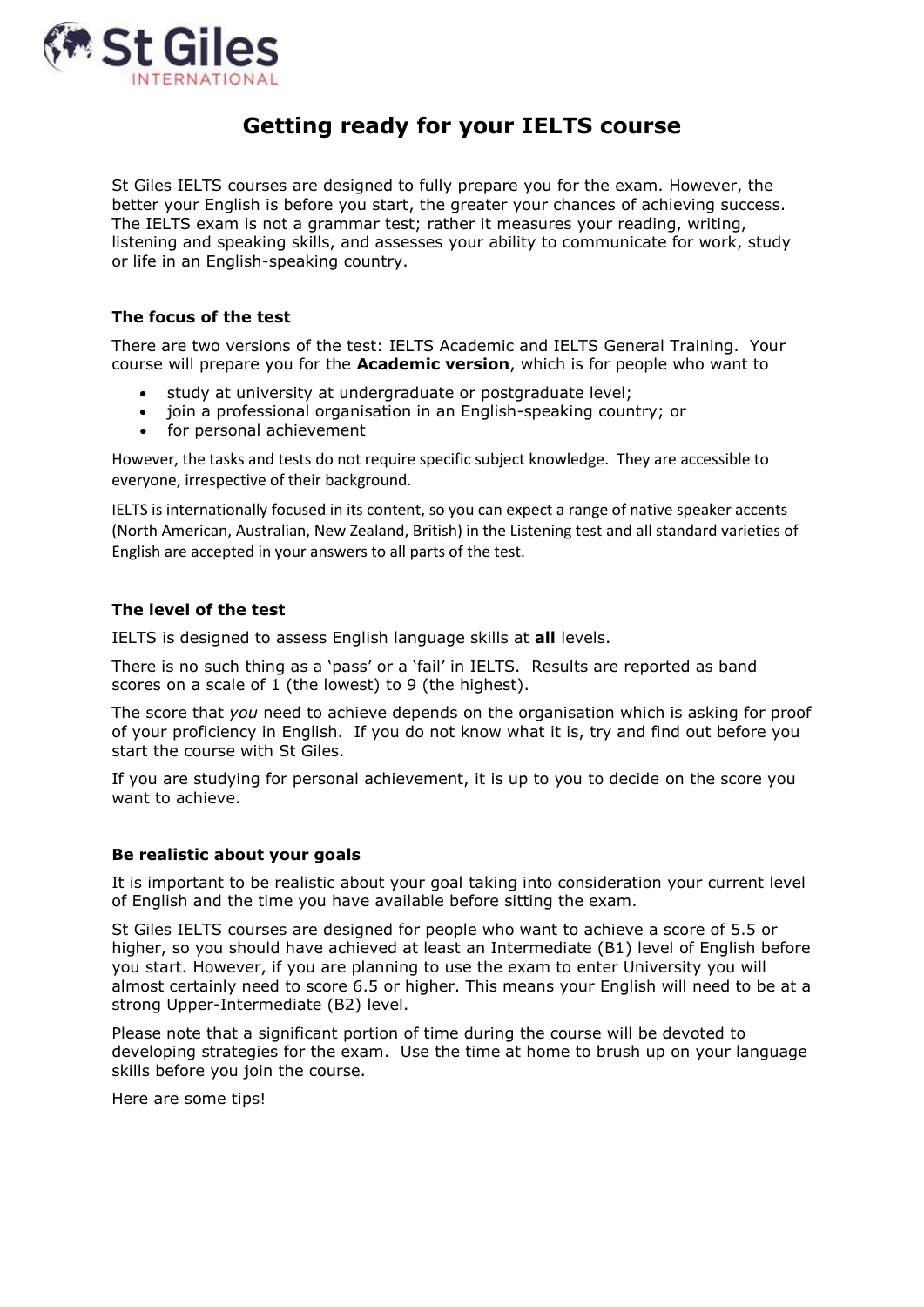

## **Reading**

The best way to improve your reading skills is to read as much as possible, and to read a wide range of different texts. This will also help you in the Writing paper. However, remember that the exam has an academic focus, so we advise you to choose longer, more formal texts, especially if you are aiming for a high band score. Try reading for example,

- articles from topical magazines (the Economist, Time magazine, National Geographic etc)
- newspapers (The Wall Street Journal, The Guardian, The Telegraph etc.)
- books (both fiction and non-fiction)

Try and make sure you read on a variety of topics (the environment, the media, science and technology, etc.). If you have a special interest or hobby, try reading about it in English as much as you can. The more you read the better, so set aside maybe half an hour each day.

Look for texts that you find challenging but not too difficult. Remember, it should be enjoyable! If you cannot understand a text without using a dictionary, look for something a bit easier. Feel free to highlight words that interest you and come back to them later, but be selective; do not look up everything. Try also to be aware of how words are used together to make phrases; this will be really useful in the exam.

## **Writing**

Although you probably won't have time to do much writing in English before your course starts, there are still things that you can do to improve. When you are reading, it can be really useful to think about the choices that the writer has made, particularly in the areas in which your writing will be marked. In the exam your writing will be assessed under four criteria:

- **Task Achievement,** which focuses on how well you have completed the task (have you done what you were asked to do) and on how appropriate the writing is for the task (have you used the right style, register and format)
- **Coherence & Cohesion,** which focuses on the way you put together the piece of writing, in other words, if ideas are developed and clearly linked together.
- **Lexical Resource**, which focuses on the range of vocabulary you display and the extent of your control over it (i.e. are you accurate?)
- **Grammar Range & Accuracy**, which focuses on the range of grammar you display and the extent of your control over it (i.e. are you accurate?)

When you are reading, look out for these features. What is the purpose of the writer and how do you know this? What style is the writer using and how do they create this style? How does the writer organise and link ideas? What words and structures do they use? If you are reading a range of different texts, you can start to get a feel for the different ways that language can be used, and this will all be a big help when you start writing for your course.

#### **Listening**

Try to listen to as many different things as possible. There's a huge range of recordings and videos on the internet, such as video clips, podcasts, talks, TV channels, radio stations and also websites specially designed for English-language learners. As with reading, if you have an interest or hobby, try to find video clips or podcasts about it. Just as for reading, don't worry about understanding every word, try to understand the general idea, and the listen again for more detail. Taking notes as you listen can be a useful activity.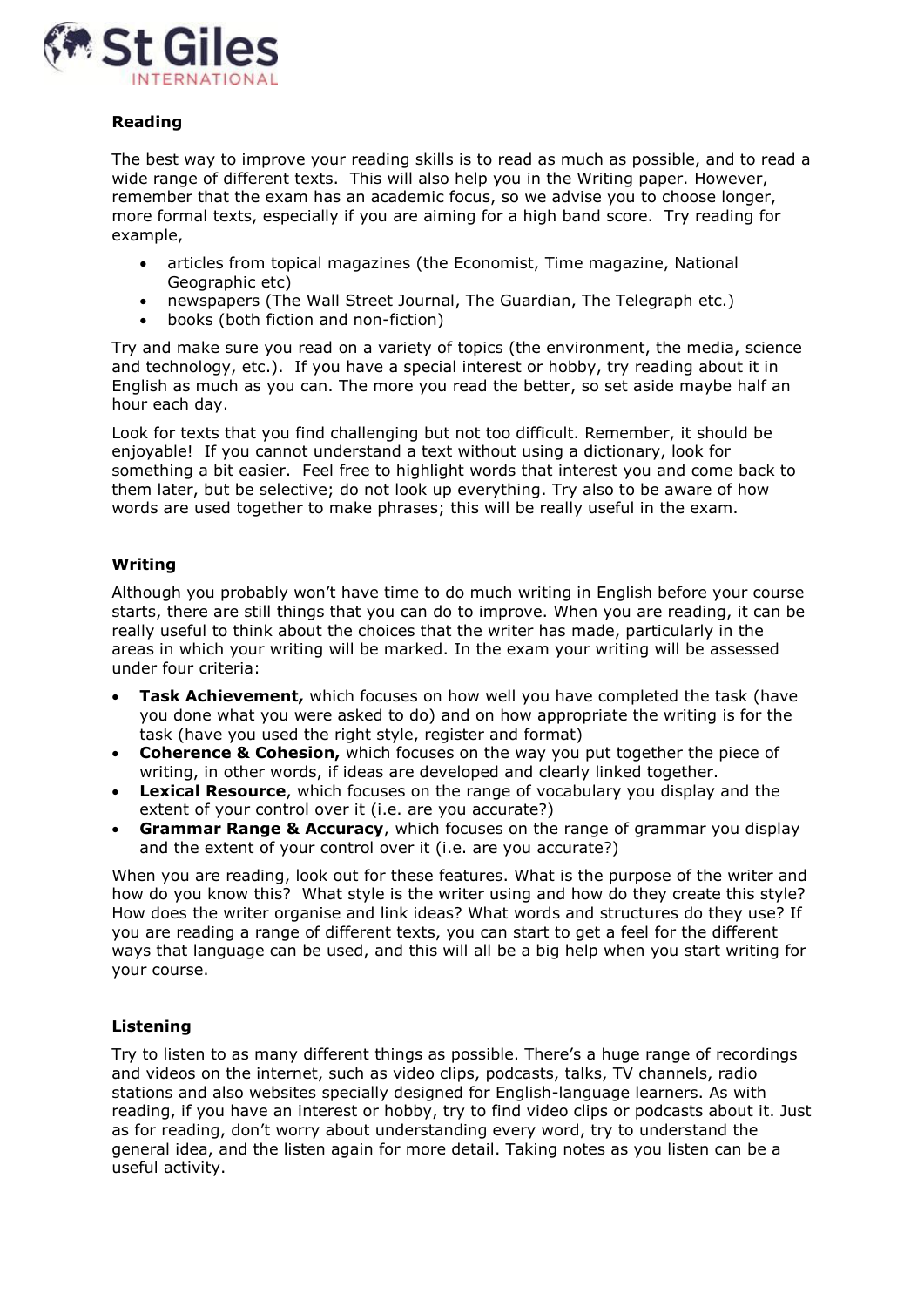

## **Speaking**

Speak English as much as possible! Like all language skills, your speaking will improve if you practise more. Speak to different people, in different situations and about different topics. If you don't have much opportunity to speak English to other people it can help to practice on your own. Why not spend a few minutes each evening simply telling yourself about your day? You could try recording yourself, and listening back to see what you could improve. For example, you could summarise an article you have recently read. Have fun with it – try speaking more quickly and then more slowly. Try using new words and structures. How about playing a role? Try speaking like a famous person – how would James Bond say that? What about the Queen? When you are listening, think about pronunciation – how do people use stress and intonation to express meaning? Try listening and then copying what you hear.

## **Grammar and vocabulary**

While you shouldn't try to learn every new word and structure that you read or hear, reading and listening are both great opportunities to improve your grammar and vocabulary.

Be selective – choose words or phrases that you like or ones that you notice lots of times. Using an English / English dictionary, rather than one that translates into your own language is a good idea. Think about how and where a word is used and what other words are used with it.

You can do the same for grammar, noticing how the writer uses structures you are interested in. If you feel that you need to do some extra work, the book *English Grammar in Use* by Raymond Murphy will give you a good foundation at B1 level and is now available as an App. If you want to go further, *Advanced Grammar in Use* by Martin Hewings is a useful book and is also available as an App.

Think about creating your **own** vocabulary and grammar notebooks. How are you going to record the information and organise it so that it is easy to retrieve? Take time to think about this because, if you do it well, it will be a big help when it is time to revise for the exam.

#### **Get started with some great reading and listening resources:**

<http://www.bbc.co.uk/news> <http://learnenglish.britishcouncil.org/en/> <https://www.ted.com/talks> <http://www.theguardian.com/uk>

... and finally,

## **Get to know the test**

It is important to familiarise yourself with the format of the test. This, of course, will be part of what you will learn in class with your teacher. However, it can sometime be useful to already start the course with a basic idea of how the test is structured. You can find samples of IELTS test material and information about the test on the following websites:

[http://www.ielts.org](http://www.ielts.org/)

<http://learnenglish.britishcouncil.org/en/ielts>